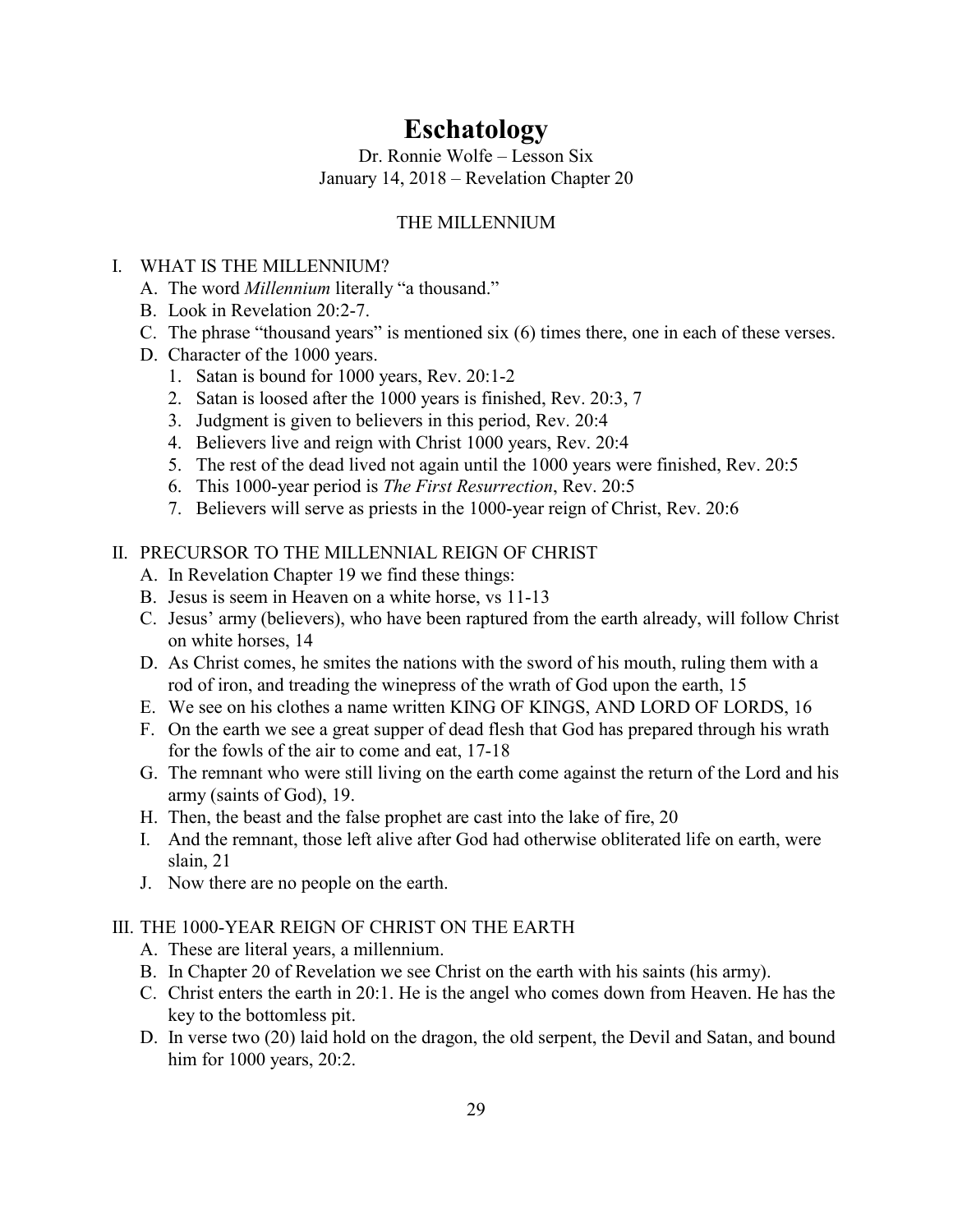- E. Then he shut Satan up in the bottomless pit for 1000 years, after which he will be loosed for a little season, 20:3
- F. Now Satan is gone, the beast (world power) is gone, the false prophet is gone, and the only people on earth are those who have been redeemed by the blood of Christ, and he will rule and reign with them all of these 1000 years.
- G. In 20:4 we read "I saw thrones," or seats. These are judgment seats where every believer will sit. Then verse 4 says "and judgment was given unto them."
- H. This is where believers will be judged for the deeds done in the body.
- I. Jesus took notice of them, especially those who were beheaded for the witness of Jesus, and none of them had the mark of the beast (world power) in their forehead, for that mark had been obliterated by faith in Christ. Jesus also took notice of that, 20:4.
- J. In 20:5 we read of "the rest of the dead." These are probably that remnant who were left on the earth and who were slain as Jesus is coming back from Heaven in 19:21.
- K. They lived not again UNTIL the 1000 years were finished. We will come back to this.

#### IV. OTHER PASSAGES DESCRIBING THE MILLENNIUM

- A. Isaiah 2:1-4 *The word that Isaiah the son of Amoz saw concerning Judah and Jerusalem. 2 And it shall come to pass in the last days, that the mountain of the LORD'S house shall be established in the top of the mountains, and shall be exalted above the hills; and all nations shall flow unto it. 3 And many people shall go and say, Come ye, and let us go up to the mountain of the LORD, to the house of the God of Jacob; and he will teach us of his ways, and we will walk in his paths: for out of Zion shall go forth the law, and the word of the LORD from Jerusalem. 4 And he shall judge among the nations, and shall rebuke many people: and they shall beat their swords into plowshares, and their spears into pruninghooks: nation shall not lift up sword against nation, neither shall they learn war any more*.
- B. Isaiah 11:5-10 *And righteousness shall be the girdle of his loins, and faithfulness the girdle of his reins. 6 The wolf also shall dwell with the lamb, and the leopard shall lie down with the kid; and the calf and the young lion and the fatling together; and a little child shall lead them. 7 And the cow and the bear shall feed; their young ones shall lie down together: and the lion shall eat straw like the ox. 8 And the sucking child shall play on the hole of the asp, and the weaned child shall put his hand on the cockatrice' den 9 They shall not hurt nor destroy in all my holy mountain: for the earth shall be full of the knowledge of the LORD, as the waters cover the sea. 10 And in that day there shall be a root of Jesse, which shall stand for an ensign of the people; to it shall the Gentiles seek: and his rest shall be glorious*.

### V. THE END OF THE 1000-YEAR REIGN

- A. Satan is loosed for a little season, 20:3, 7
- B. Satan gathers a great number against the saints, 20:8-9
- C. Where did these people come from? Remember the "remnant" were slain in 19:21.
- D. There were no people on the earth until Jesus came back with his army of believers.
- E. Notice in 20:9 that they "went up." You see, Satan is not restricted to the earth as we are